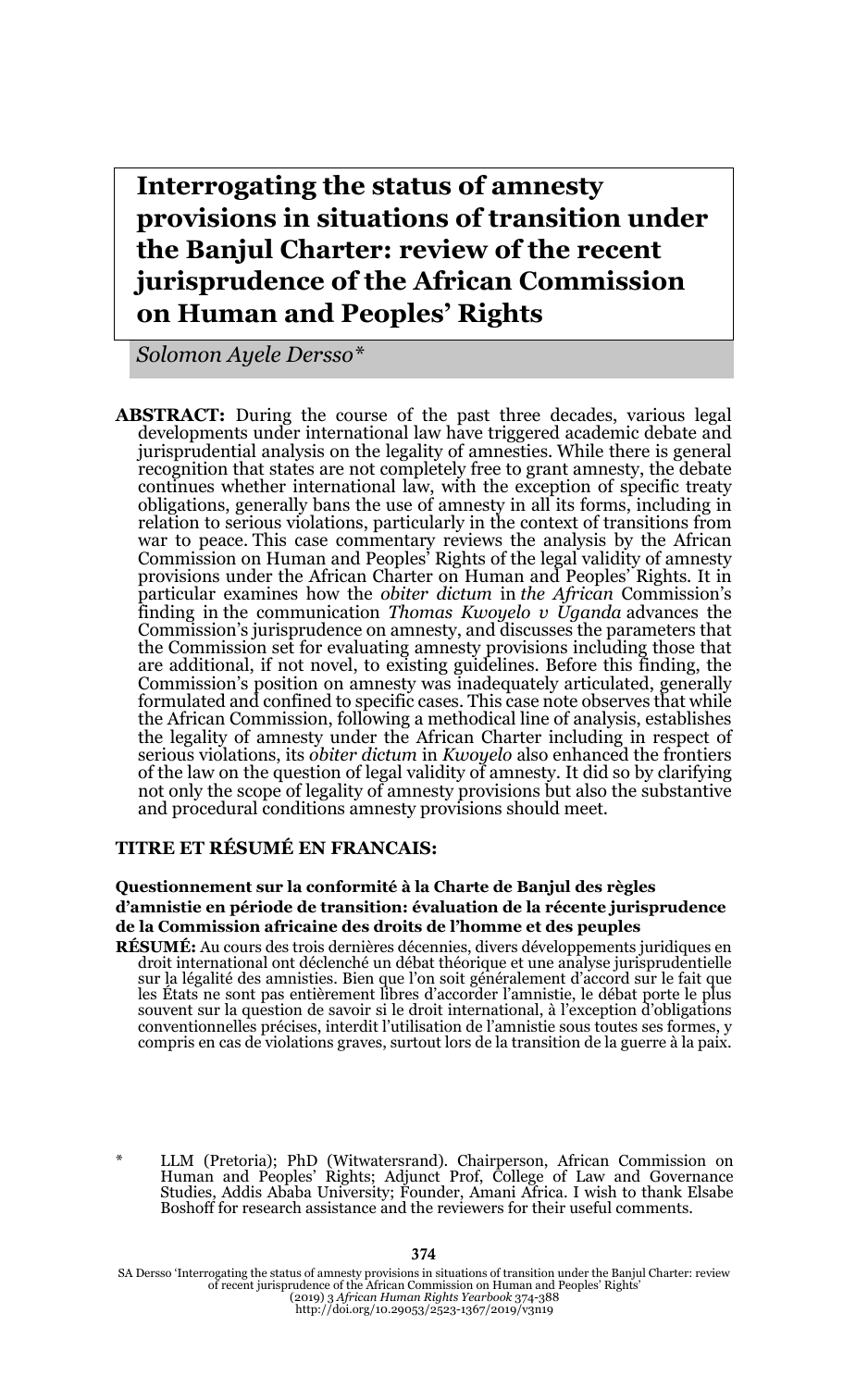Le présent commentaire examine l'analyse par la Commission africaine des droits de l'homme et des peuples de la validité juridique des dispositions d'amnistie à la lumière de la Charte africaine des droits de l'homme et des peuples. Il examine en particulier comment l'*obiter dictum* de la conclusion de la Commission africaine dans la communication *Thomas Kwoyelo c. Ouganda* avance la jurisprudence de la Commission en matière d'amnistie, et examine les critères définis par elle en vue d'évaluer les dispositions relatives à l'amnistie dont certains s'avèrent être novateurs par rapport aux directives existantes. Il y a peu, la position de la Commission sur l'amnistie était formulée en des termes généraux et limitée à des cas spécifiques. Ce commentaire conclut que, si la Commission africaine, suivant une ligne d'analyse méthodique, établit la conformité de l'amnistie à la Charte africaine, y compris en ce qui concerne les violations graves, son *obiter dictum* a également renforcé les limites du droit sur la question de la validité juridique de l'amnistie en précisant non seulement l'étendue de la légalité de ses dispositions, mais également les conditions de fond et de forme que doivent remplir les dispositions d'amnistie.

**KEY WORDS:** African Commission on Human and Peoples' Rights, amnesty, legality, transition, *obiter dictum*, *Kwoyelo v Uganda*

#### **CONTENT:**

### **1 INTRODUCTION**

During its 62nd Ordinary Session held in Nouakchott, in the Islamic Republic of Mauritania, from 25 April to 9 July 2018, the African Commission on Human and Peoples' Rights (African Commission or Commission) handed down a landmark decision on Communication 431/12, *Thomas Kwoyelo v Uganda*. 1 As part of its consideration of the communication, the Commission adopted an *obiter dictum* on the status of amnesties within the framework of the African Charter on Human and Peoples' Rights (African Charter). As the Commission puts it, the *obiter dictum* was adopted in order to enable it to pronounce itself on the question of the compatibility of amnesty provisions, adopted in times of transition, with the rights guaranteed in the African Charter.<sup>2</sup>

While the Commission has previously encountered issues of amnesty, it has not given a fully-fledged authoritative opinion on the status of amnesty under the African Charter, particularly in the context of transition from conflict to peace. As the Commission itself admitted

<sup>1</sup> African Commission on Human and Peoples' Rights, Communication 431/12, *Thomas Kwoyelo v Uganda* (*Kwoyelo*); https://africanlii.org/afu/judgment/ african-commission-human-and-peoples-rights/2018/129 (accessed 1 November 2019).

<sup>2</sup> *Kwoyelo,* just before para 283, the Commission uses the heading '*Obiter dictum*' (see paras 284-293 for the text of the '*Obiter dictum'*). The plural form *obiter dicta* may perhaps better capture the Commission's observations, but this note uses the Commission's own terminology ('*Obiter dictum*').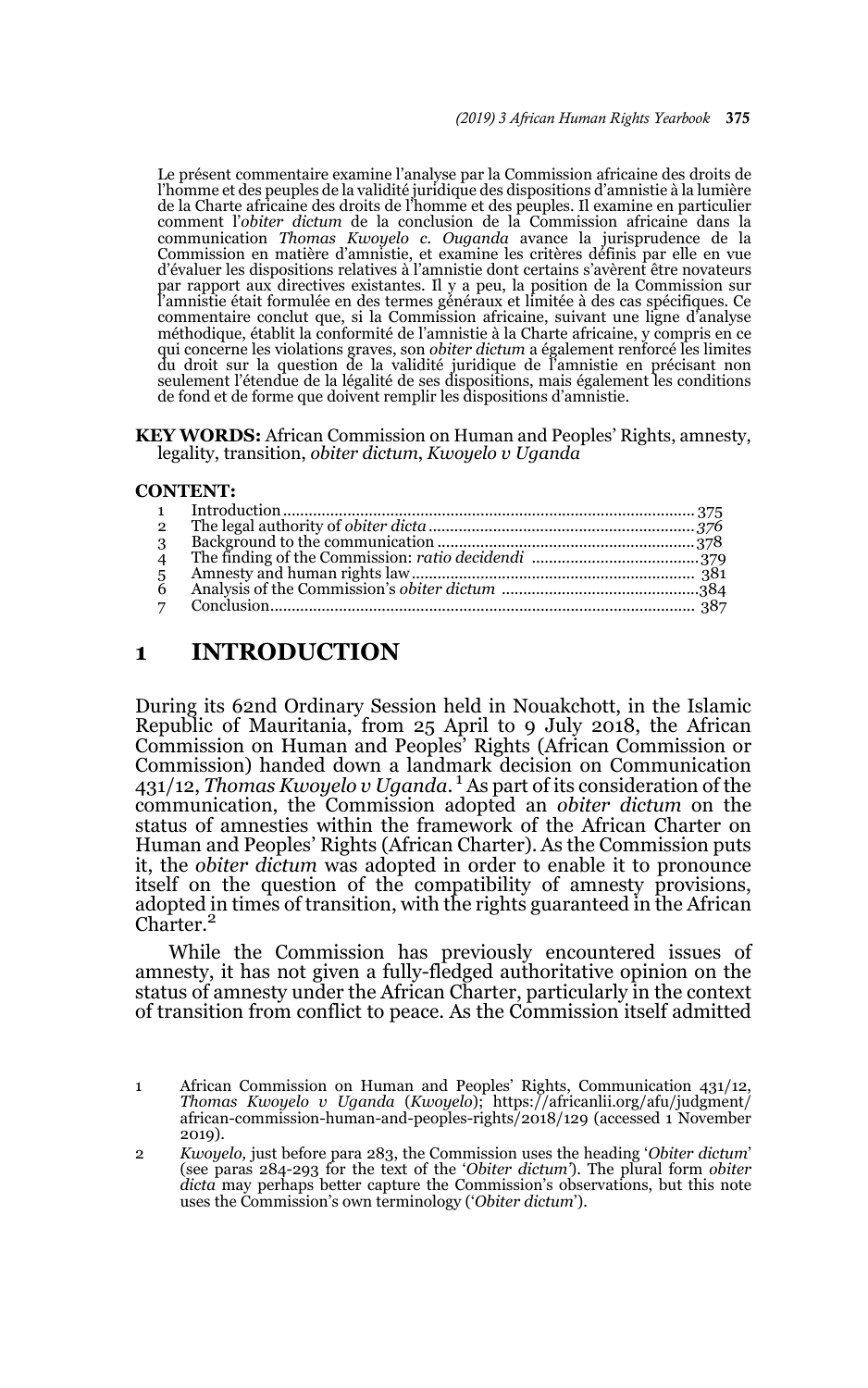in its *Kwoyelo* finding, there was a 'lack of clear guidance on ensuring compliance with the requirements of the African Charter when states resort to the use of amnesty as necessary means for pursuing the objectives of achieving peace and justice in times of transition from violence to peace'.<sup>3</sup>

This case discussion presents a review of the Commission's analysis on the legal validity of amnesty provisions under the African Charter. It in particular examines how the *obiter dictum* advances the Commission's jurisprudence on amnesty and the parameters that the Commission set for evaluating amnesty provisions, hence offering important elements that are additional, if not novel, to existing guidelines and understanding on the legality of amnesty provisions in transitional legal instruments.

After this introduction, the next part presents a brief analysis on the legal authority of *obiter dicta,* generally, before proceeding to consider how and why the Commission's *obiter dictum* in *Kwayelo* is of significant legal value. The discussion then proceeds to present as background an overview of the communication, outlining the facts of the case and the Commission's findings (drawing attention to the fact that while amnesty features as a major part of the case, its legal validity under the Charter was not an issue on which the Commission was called upon to pronounce itself). In the next section, the case discussion deals with amnesties and international human rights law in an attempt to situate the Commission's position in the broader international law context. Part 4 proceeds to analyse the *obiter dictum,* including the novel dimensions of the approach the Commission adopted and how this approach interfaces with the debate in international law on amnesty provisions. Finally, I provide a conclusion with suggestions on how best the guidance in the *obiter dictum* can be put in practice.

## **2 THE LEGAL AUTHORITY OF** *OBITER DICTA*

Particularly in Common Law systems, a distinction is made between the *ratio decidendi* and *obiter dicta* contained in judicial decisions.<sup>4</sup>

The *ratio decidendi* refers to 'those statements of law which are based on the facts as found and upon which the decision is based.'5 These are the binding statements of law in a court decision. *Obiter dicta* are statements of law that are made in court decisions in passing, in the sense that they do not have direct impact on the outcome or finding of the court.

<sup>3</sup> *Kwoyelo*, para 284.

<sup>4</sup> See M Raz 'Inside precedents: *ratio decidendi* and *obiter dicta'* http://www. commonlawreview.cz/wp-content/uploads/2017/10/08\_3CommonLRev212002. pdf (accessed 1 November 2019); R Hollier 'The ultimate guide to the ratio decidendi and obiter dictum' https://www.thelawproject.com.au/ratio-decidendi -and-obiter-dictum (accessed 1 November 2019).

<sup>5</sup> Raz (n 4).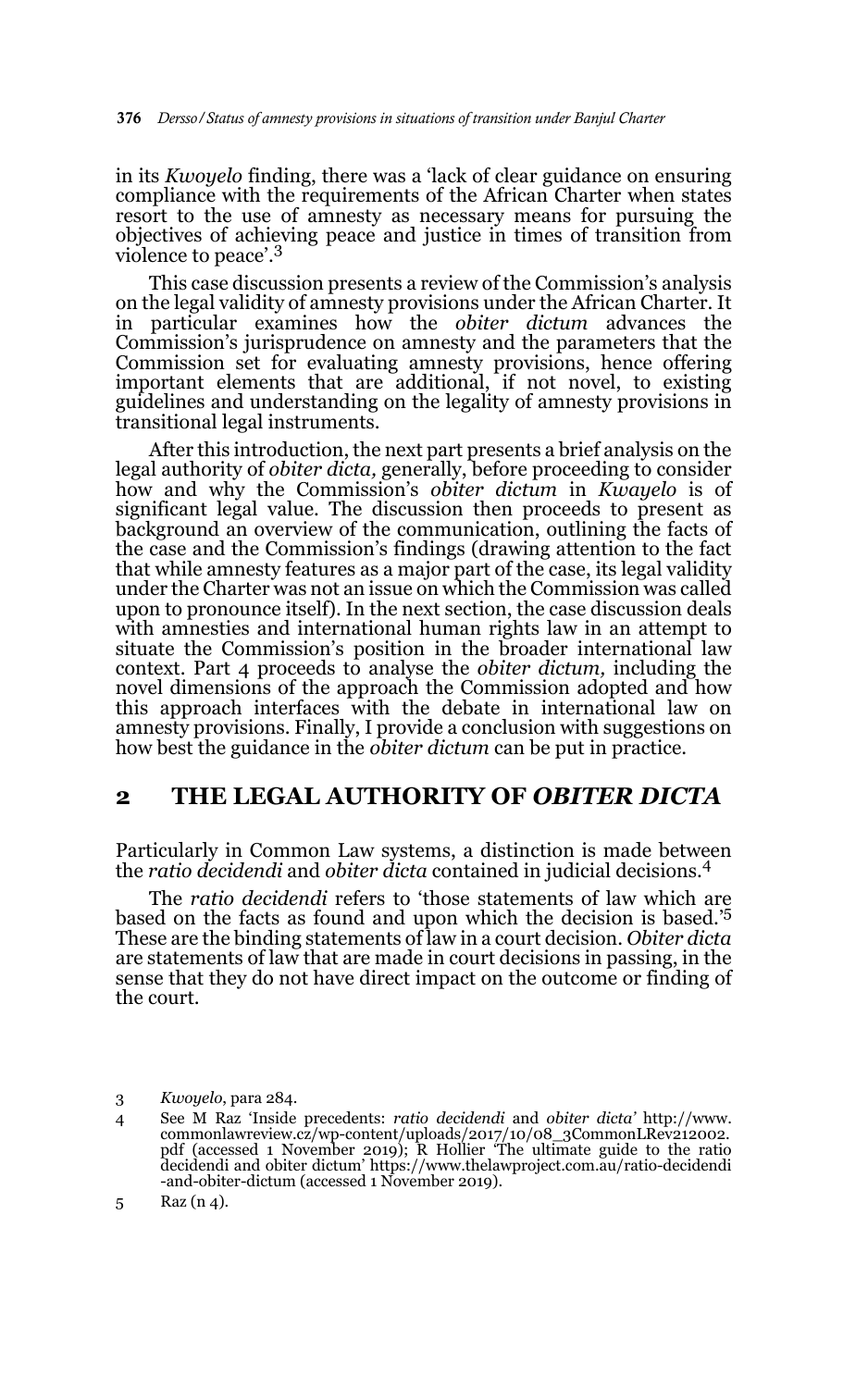*Obiter dicta* may take different forms. It may be used to provide context or to provide a hypothetical case. It is also not uncommon to use *obiter dicta* to fully explore a relevant area of law even if it is not crucial for the determination of the outcome of the case concerned. While it is usually stated that *obiter dicta* are persuasive only and lack the force of precedent, the extent to which *dicta* are followed varies depending on how the *dicta* are used. McAllister states that there are 'five factors that influence the path of a particular dictum: (1) the number of judges that endorsed the dictum; (2) the depth of the issuing court's discussion of the dictum; (3) whether the dictum clarifies a line of demarcation in existing case law; (4) the relationship between the facts of the case and the statements made in dictum; and  $(5)$  the extent to which the issuing court stands by the pronouncements made in dictum.'<sup>6</sup>

'Obiter dicta can guide, inform, or enlighten future case reasoning'.7 There are also instances in which it is used to clarify a legal issue in a case, although such legal issue does not affect the disposition of the case. *Obiter dicta* thus 'have different degrees of weight.'8 It emerges that *obiter dicta* carry the most weight, to the point of establishing authoritative legal opinion, where they are used for clarifying a legal issue, intended to have such a force and involved sufficiently deep discussion of the matter.

In the case at hand, the African Commission used the *obiter dictum* to clarify the legal issue on the compatibility of amnesty under the African Charter. It is also clear from the African Commission's decision that it sought to provide legally authoritative view on the question of the validity of amnesty under the African Charter. The Commission also engaged the issue at some length. It not only clarified whether and how amnesty can be compatible with the African Charter but also went as far as stipulating the procedural and substantive test that should be met to adopt amnesty provisions in conformity with the African Charter.

As is discussed further below, the issue addressed in the *obiter dictum* in the *Kwoyelo* finding has a close relationship with the facts of the case. While the *ratio decidendi* concerned with the question of whether the refusal of the government of Uganda to grant amnesty to Kwoyele under the Amnesty Act of 2000 was discriminatory, the *dictum* addressed the question of the legal validity of amnesty as provided for in the Uganda Amnesty Act of 2000 under the African Charter.

The foregoing shows that the African Commission's *obiter dictum* in *Kwoyelo v Uganda* presents an authoritative statement of its legal opinion on the question of the legal validity of amnesty provisions under the African Charter.

<sup>6</sup> M McAllister 'Dicta redefined' (2011) 47 *Willamette Law Review* 162 at 165.

<sup>7</sup> Legal Information Institute 'Obiter dictum' https://www.law.cornell.edu/wex/ obiter\_dictum (accessed 1 November 2019).

<sup>8</sup> Hollier (n 4).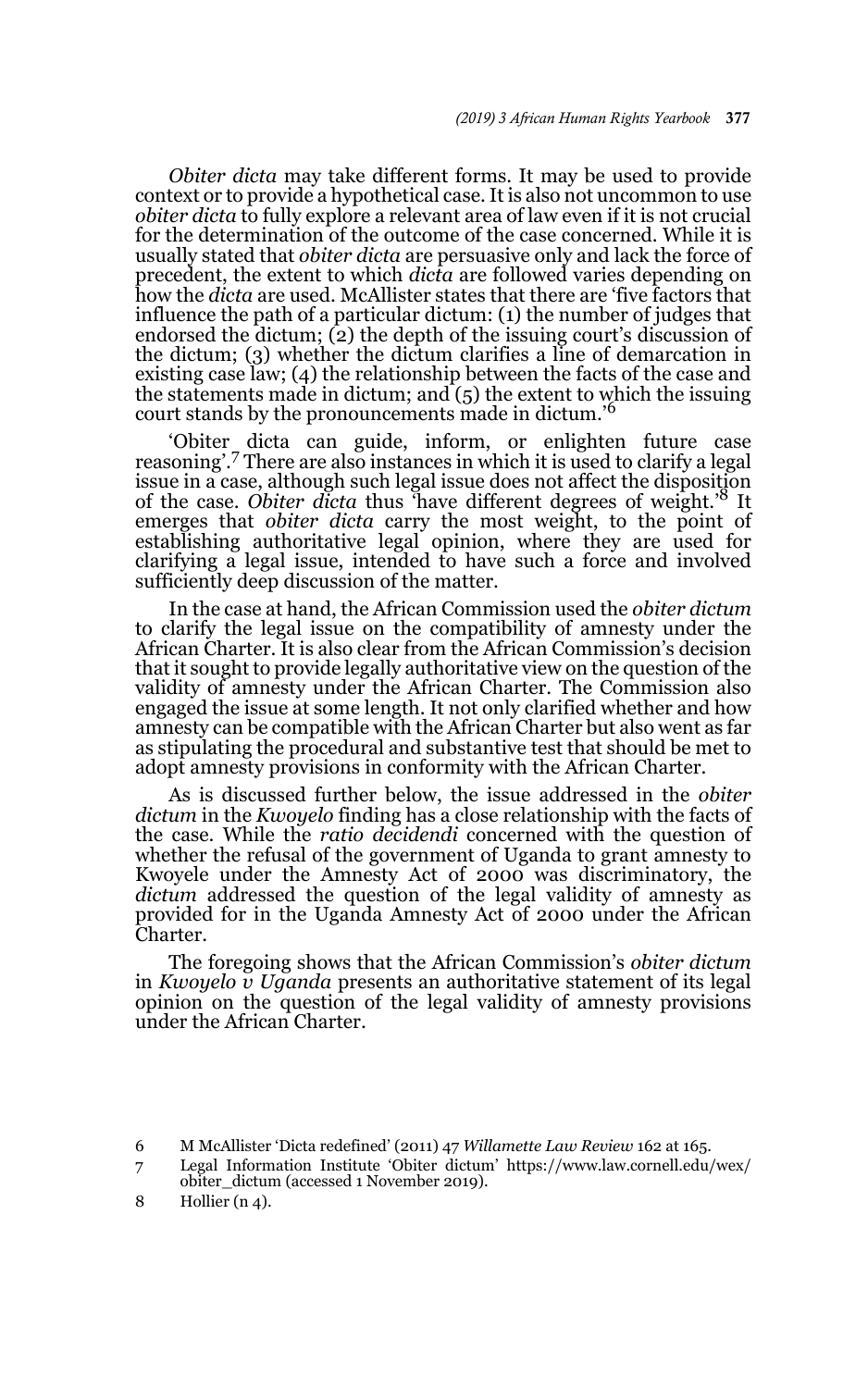378 *Dersso/Status of amnesty provisions in situations of transition under Banjul Charter*

## **3 BACKGROUND TO THE COMMUNICATION**

The communication concerns a complaint lodged against Uganda on behalf of Thomas Kwoyelo, a former child soldier, who, after being abducted as a child in 1987, became a member of the Lord's Resistance Army  $(LRA)$ .<sup>9</sup> The case arose from the treatment by Ugandan authorities of Thomas Kwoyelo following his capture by the Ugandan troops in 2009. The allegations presented in the complaint include abduction, torture and inhumane treatment, breach of fair trial rights and deprivation of medical treatment. The dimension of the communication that is of direct interest for the subject of this case discussion is the request to the African Commission to find the refusal by Ugandan authorities to grant amnesty to Kwoyelo as constituting a violation of his right to equal protection under the law.

As presented in the complaint, Kwoyelo was captured after a battle between the Ugandan army and LRA combatants in the Democratic Republic of Congo (DRC). After being taken to Uganda where he received medical care at a military hospital, he was arrested. Similar to other LRA fighters, Kwoyelo declared his renunciation of rebellion and applied to the Uganda Amnesty Commission to be granted amnesty under the 2000 Amnesty Act. In March 2010, the Amnesty Commission forwarded Kwoyelo's application to the Director of Public Prosecutions (DPP) for consideration with a recommendation that Kwoyelo should be allowed to benefit from the amnesty process. Instead of acting in line with the recommendation of the Amnesty Commission, the DPP charged Kwoyelo with various crimes including willful killing, taking hostages, extensive destruction of property, and violations of Uganda's 1964 Geneva Conventions Act.

While the case was pending before the International Crimes Division of the High Court of Uganda, Kwoyelo filed an application with the Constitutional Court of Uganda. He contended that his prosecution for acts falling within the Amnesty Act, but under which he has been declared to be eligible for amnesty, was a violation of his right to equality before the law. Despite the argument of the DPP that it was barred from granting amnesty to Kwoyelo due to the 'international' nature of the crimes for which Kwoyelo was charged, the Constitutional Court not only affirmed the constitutionality of the Amnesty Act but also held that the refusal of the DPP to grant amnesty to Kwoyelo in line with the recommendation of the Amnesty Commission constituted a denial of his right to equality before the law. The Constitutional Court further ordered the termination of Kwoyelo's trial.<sup>10</sup> The Court of Appeal, which the DPP approached for a stay of execution of the Constitutional Court decision, upheld the findings of the Constitutional Court.

<sup>9</sup> See RR Atkinson 'From Uganda to the Congo and beyond: pursuing the Lord's Resistance Army' https://www.ipinst.org/wp-content/uploads/publications/e\_ pub\_uganda\_to\_congo.pdf (accessed 1 November 2019).

<sup>10</sup> *Thomas Kwoyelo alias Latoni v Uganda* [2011] UGCC.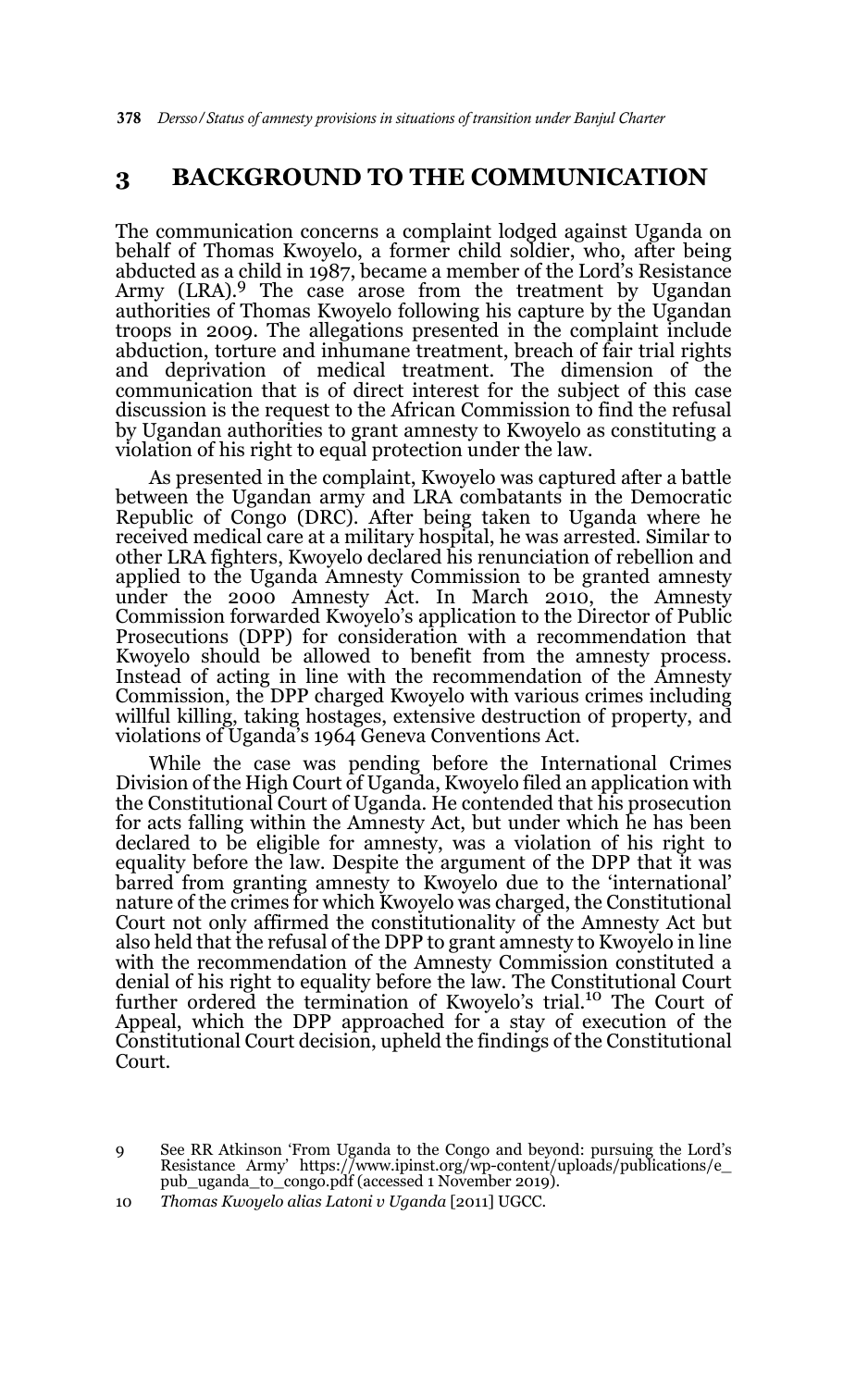Having been unable to get satisfaction under the Ugandan legal system with the government refusing to implement the Constitutional Court decision, Kwoyelo filed a communication with the African Commission arguing on his amnesty application that the refusal of Uganda to grant him amnesty as it did to over 24,000 other individuals amounts to a violation of his right to equal protection under the law' contrary to article 3 of the African Charter.

# **4 THE FINDING OF THE COMMISSION:** *RATIO DECIDENDI*

In order to assess the allegation of violation of the right to equal protection under the law, the African Commission examined the question of whether the Amnesty Act was applied differently in respect of Kwoyelo and, if there was differentiation, whether the differentiation was justified. While the applicants for Kwoyelo, Onyango & Company Advocates, argued that 'the granting of over 24,000 amnesty applications before and 274 more after the victim's application was rejected including to persons who were holding higher command positions shows that he was selectively treated without any objective or reasonable explanation<sup>',11</sup> the government of Uganda in its response argued that 'the case of the victim was different from all other applicants who were granted amnesty because he was charged with serious violations of human rights and the others were not'.<sup>12</sup> Accordingly, on the question of whether the Amnesty Act was applied differently in respect of Kwoyelo, the Commission held that the facts that Kwoyelo was the only person whose application for amnesty was denied, that at the time of the filing of the communication 24000 amnesty applicants had been granted, and that 274 applicants were granted amnesty after Kwoyelo's application established a case of 'difference in treatment'.

With respect to the second question, namely, whether the difference in treatment was justified, the Commission considered the arguments of the respondent state based on a two-stage analysis. To the argument that the difference in treatment was justified on account of the requirement of prosecution of those suspected of committing most serious crimes or human rights violations under the Juba Agreement on Accountability and Reconciliation and the Annexure thereto of June 2007 and February 2008, the Commission held that the signing of the Juba Agreement did not stop the eligibility of the applicant under the Amnesty Act. The Commission further held that, without effecting corresponding and corollary amendments to the Amnesty Act, the Juba Agreement 'is not sufficient and convincing legal ground to warrant differential treatment.'13 It thus held that being charged with serious

- 11 *Kwoyelo,* para 50.
- 12 *Kwoyelo,* para 168.
- 13 *Kwoyelo*, para 187.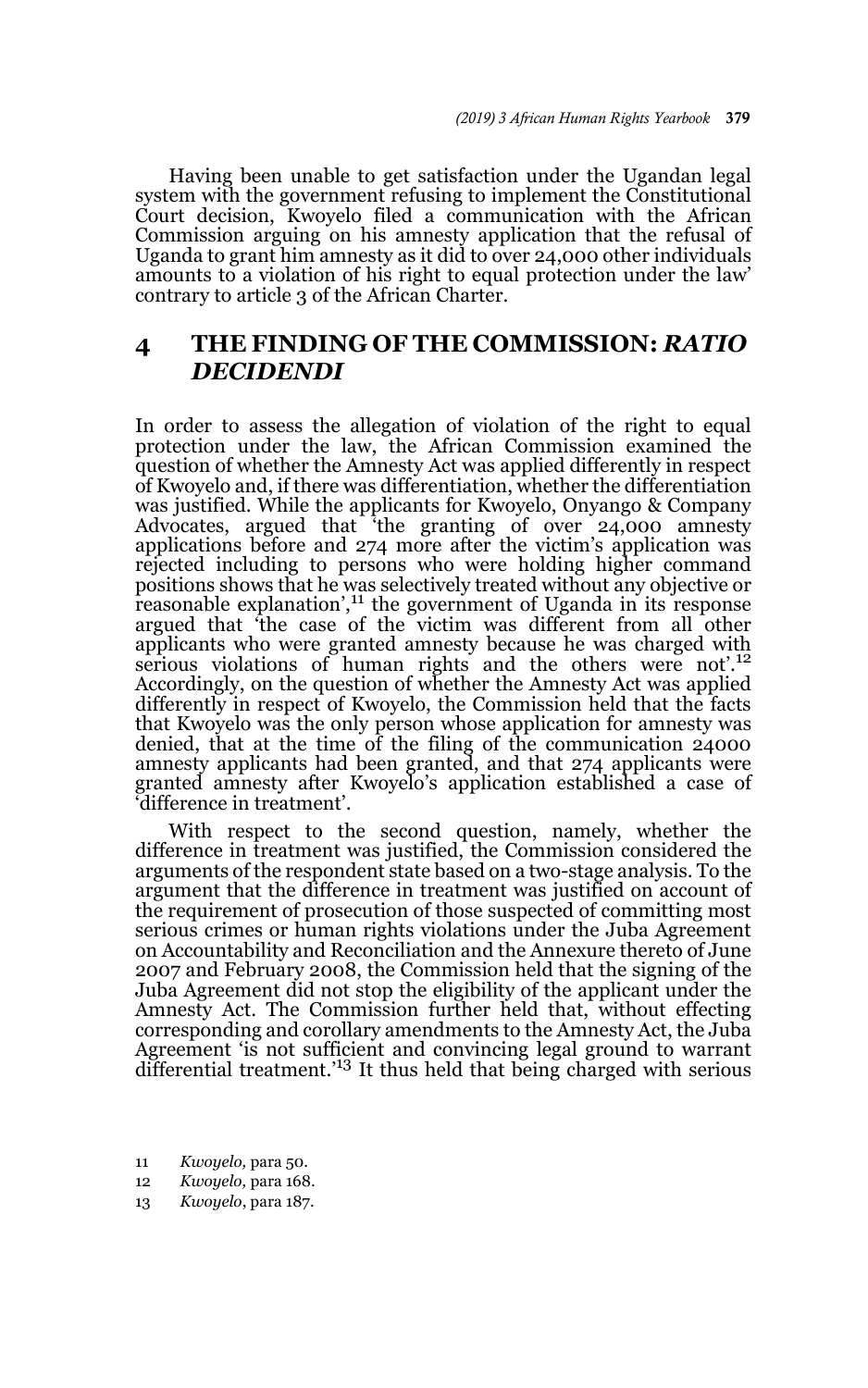crimes was not a stated ground for the denial of amnesty under the Act. $14$ 

To the argument that the enactment in 2010 of the International Criminal Court Act necessitated the prosecution of international crimes barring the application of the Amnesty Act, the Commission held that the refusal to grant amnesty by virtue of the ICC Act, which came into effect months after Kwoyelo was declared eligible for amnesty, 'would be a retroactive application of the law, which is a flagrant breach of the principle of legality.'15 It accordingly found that the justification that the state proffered for defending the legality of the difference in treatment was not reasonable. The Commission accordingly concluded that 'by interpreting and applying the provisions of the Amnesty Act differently without any reasonable justification or explanation, the Respondent state violated the right to equal protection of the law afforded to the Victim as provided under article  $\frac{1}{3}$  of the Charter.<sup>16</sup>

The Commission was right in pursuing the two-level analysis that it adopted for determining the existence of violation of the right to equal protection of the law. As it is clear from the Commission's examination of the parties' submission on article 3 of the Charter, the two-level analysis principally involves technical review (the existence of difference and justifiability of difference).

The Commission did not engage in a review of whether the entitlement (in this case the amnesty) with respect to which a claim of unequal application of the law was invoked was deserved and legitimate under the African Charter. Questions may arise on whether the Commission should have engaged in an examination of that question.<sup>17</sup> Yet, engaging in such an exercise would have been very problematic for the Commission. The question before the Commission, as framed in the submission of the parties, was whether the difference in the treatment of Kwoyelo was justifiable within the framework of the Amnesty Act. Understandably, the question of amnesty in the situation at hand is not confined to the case of Kwoyelo but implicates the entirety of Uganda's Amnesty Act. Since this issue was not directly framed in the submission of the respondent state, the Commission could be rightly excused for not engaging in the kind of exercise such a review would have required.

Yet, despite the appropriateness of confining the Commission's review to the Amnesty Act based on the two-level analysis, the Commission did not deem it proper to end its examination with making a determination on the existence or otherwise of violation of article 3 of the African Charter. Accordingly, the Commission found it important that it addressed the question of the compatibility of the use of amnesty provisions with the obligation of states under the African Charter to

- 14 *Kwoyelo,* para 180.
- 15 *Kwoyelo,* para 190.
- 16 *Kwoyelo,* para 195.
- 17 See P Bradfield 'Amnesty or no amnesty? The African Commission weighs in on the Kwoyelo case' (11 October 2018) https://beyondthehague.com/2018/10/11/ amnesty-or-no-amnesty-african-commission-weighs-in-on-the-kwoyelo-case/ (accessed 1 November 2019).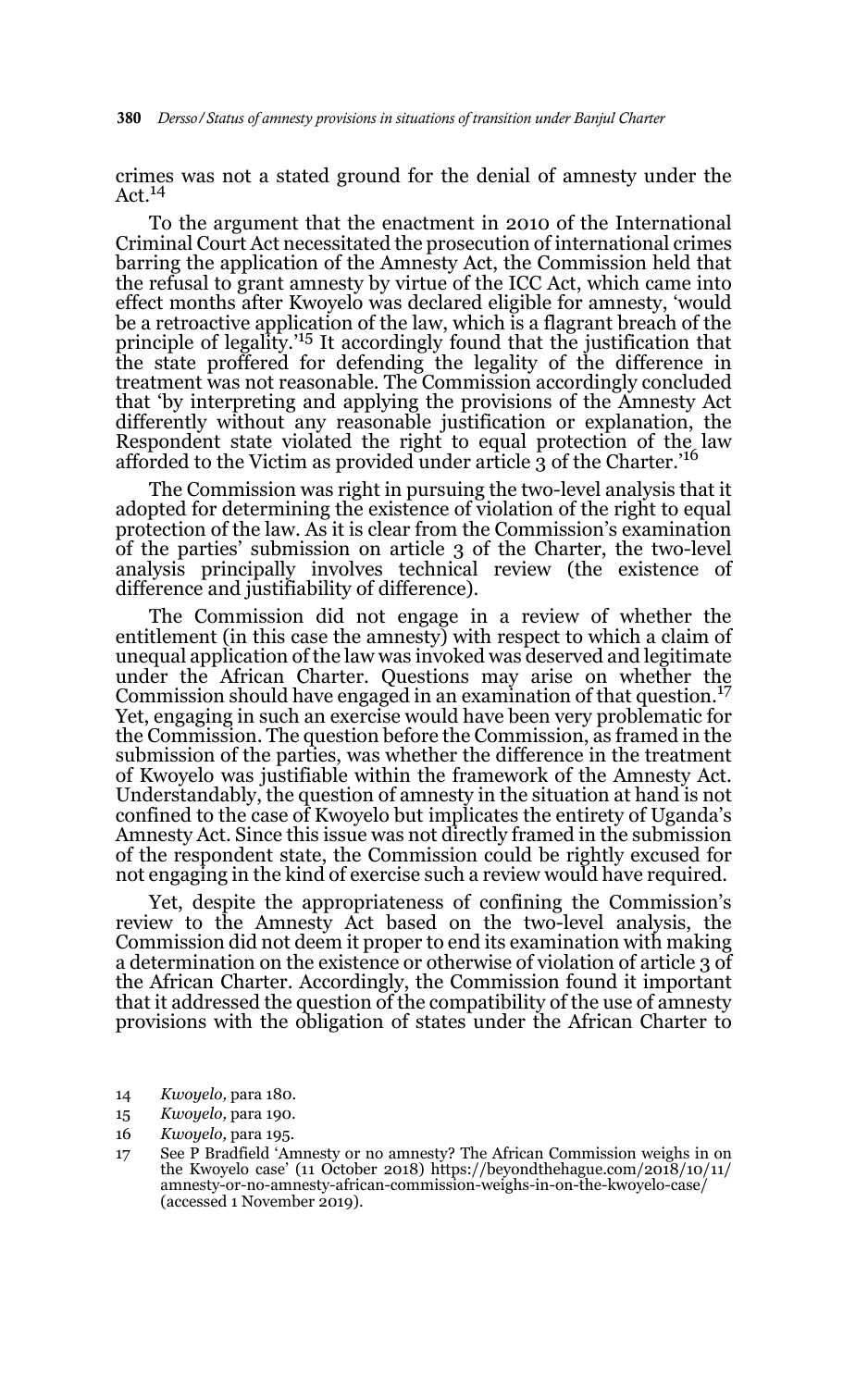ensure the protection of the Charter rights by bringing those engaged in the perpetration of violations to justice. The Commission sought to accomplish this by adopting an *obiter dictum.* 

Before considering a closer examination of what, in the view of the Commission, comes to be its most authoritative view on amnesty provisions, I will first proceed in the following section with a discussion on amnesty provisions and human rights. This helps us to put the Commission's analysis in the broader international law and comparative context.

## **5 AMNESTY AND HUMAN RIGHTS LAW**

There is no established definition of amnesty under international law.<br>The word 'amnesty' comes from the ancient Greek word *amnestia*, meaning 'forgetfulness.' As the origin of the word suggests, when used in the context of peace processes or transitions amnesty involves an act of letting certain wrongs be forgotten. The Commission observed in *Zimbabwe Human Rights NGOs Forum v Zimbabwe* that an 'amnesty is granted to a group of people who commit political offences, e.g. during a civil war, during armed conflicts or during a domestic insurrection.'18 The granting of amnesty thus leads to the limitation or exclusion of the application of criminal prosecution.

Despite the lack of established definition, amnesty is not without pedigree in international law. A case in point is article 6(5) of Additional Protocol II (of 1977) to the Geneva Conventions: 'At the end of hostilities, the authorities in power shall endeavour to grant the broadest possible amnesty to persons who have participated in the armed conflict, or those deprived of their liberty for reasons related to the armed conflict, whether they are interned or detained.' It is on this provision of the Geneva Conventions that the South African Constitutional Court relied in affirming the legality of the amnesty clause under the Act establishing the South African Truth and Reconciliation Commission.<sup>19</sup>

Various legal developments over the course of the past few decades have increasingly challenged the legality of amnesty under international law. It is now widely recognised that as a matter of principle states are expected to investigate and prosecute those responsible for serious international crimes and gross violations of human rights. Important sources of authority for such assertion are the specific obligations that a select number of human rights treaties impose on parties for investigation and prosecution. The 1949 Geneva Conventions enumerate acts described as 'grave breaches,' and impose a duty on its parties to prosecute perpetrators of such breaches, but these provisions apply only to international armed conflicts. The

<sup>18 2005</sup> AHRLR 128 (ACHPR 2005), para 196 (*Zimbabwe Human Rights Forum* case).

<sup>19</sup> *Azanian Peoples Organization v President of South Africa* 1996 (4) SALR 671 (CC)).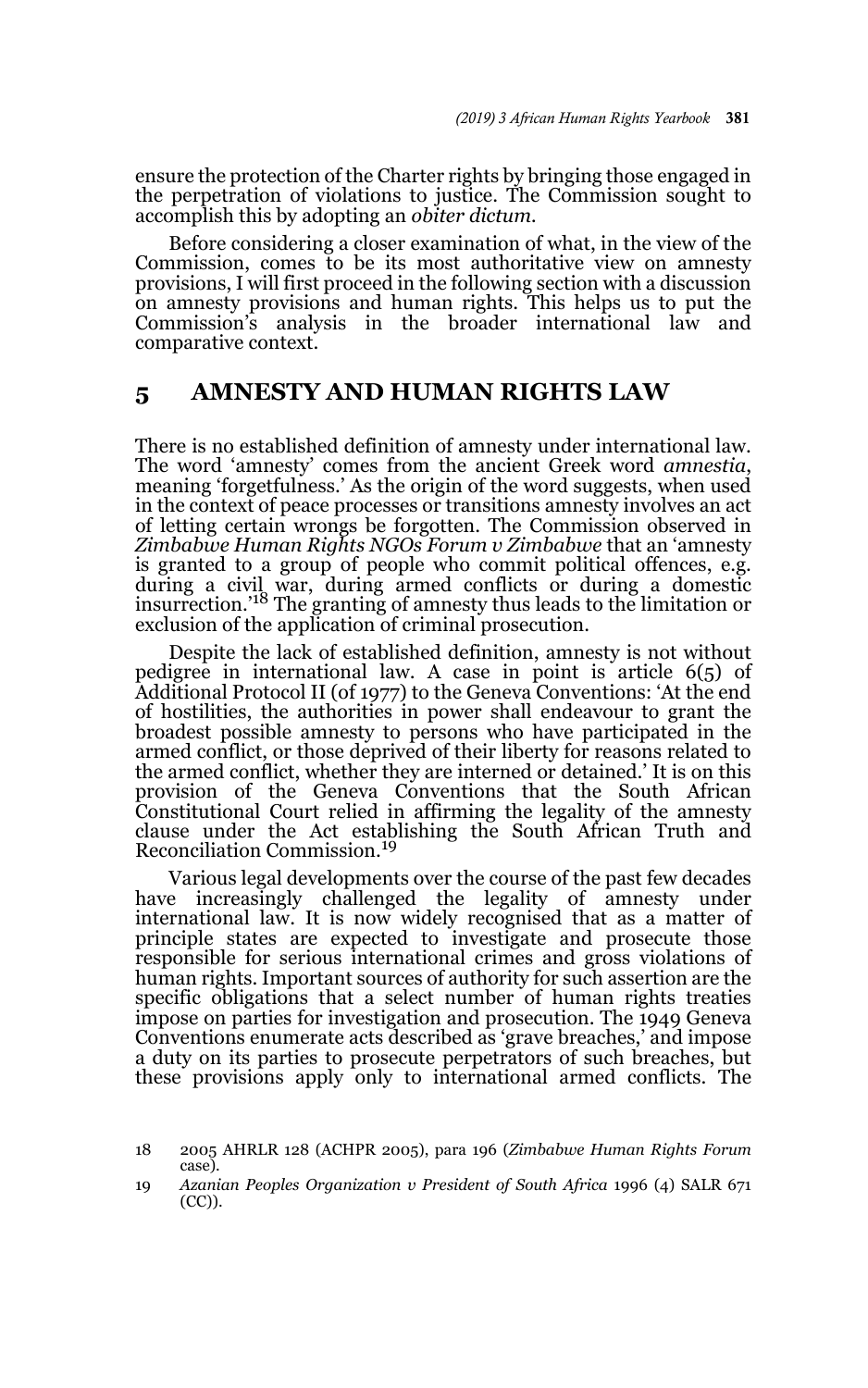Convention on the Prevention and Punishment of the Crime of Genocide imposes an affirmative duty on state parties to criminalise genocide and to prosecute or extradite parties who are suspected of engaging in the perpetration of genocide. The Convention Against Torture also imposes obligations similar to the Genocide Convention, although its definition of torture is confined to those committed by or with the consent of a public official.

As far as customary international law is concerned, the position on whether there is complete ban on amnesties remains unsettled. There are international actors including the pronouncement of some international tribunals, some states and human rights advocates who hold that there is a customary norm of international law that bans amnesties. While there is thus general recognition that states are not completely free in terms of the granting of amnesty, it remains far from clear that international law, with the exception of specific treaty obligations, generally bans the use of amnesty in all its forms, including in relation to serious violations. This is particularly the case in the context of transitions from war to peace. The Special Court for Sierra Leone noted that there is 'no general obligation for States to refrain from amnesty laws on these *[jus cogens]* crimes.'20 States therefore do not 'breach a customary international rule' in granting such amnesties.<sup>21</sup>

It emerges from review of state practice that the process of formation of a customary norm of international law banning the use of amnesties remains incomplete. The Belfast Guidelines on Amnesty and Accountability prepared by a group of international law scholars and practitioners pronounce that '*opinio juris* from domestic and hybrid courts together with state practice on amnesties does not reflect an established, explicit and categorical customary prohibition of amnesties for international crimes.<sup>'22</sup> This is also supported by the jurisprudence of some international bodies. The Trial Chamber found that 'state practice in relation to other serious international crimes is arguably insufficiently uniform to establish an absolute prohibition of amnesties in relation to them.' This finding was supported by the Trial Chamber's review of the adoption, scope and application of amnesties in conflict or post-conflict countries in the last three decades. The Trial Chamber found that state practice of 28 states in the past three decades encompassed the implementation of amnesty laws, of which 18 cover the crimes of genocide, crimes against humanity and grave breaches of the Geneva Conventions.<sup>23</sup>

<sup>20</sup> *Prosecutor v Kallon & Kambara*, Decision on Challenge to Jurisdiction: Lome Accord Amnesty, Case Nos. SCSL-2004-15-AR72(E), SCSL-2004-16-AR72 para 7 21 As above.

<sup>22</sup> The Belfast Guidelines on Amnesty and Accountability 12.

<sup>23</sup> Case of *NUON Chea et al*, 002/19-09-2007-ECCC/TC, Decision on IENG Sary's Rule 89 Preliminary Objections (*Ne Bis In Idem* and Amnesty and Pardon), 3 November 2011, D51/15, para 54, as cited in MG Karnavas 'Amnesties and pardons in international criminal law' http://michaelgkarnavas.net/blog/2016/ 07/22/amnesties-and-pardons-part-ii/ (accessed 1 November 2019).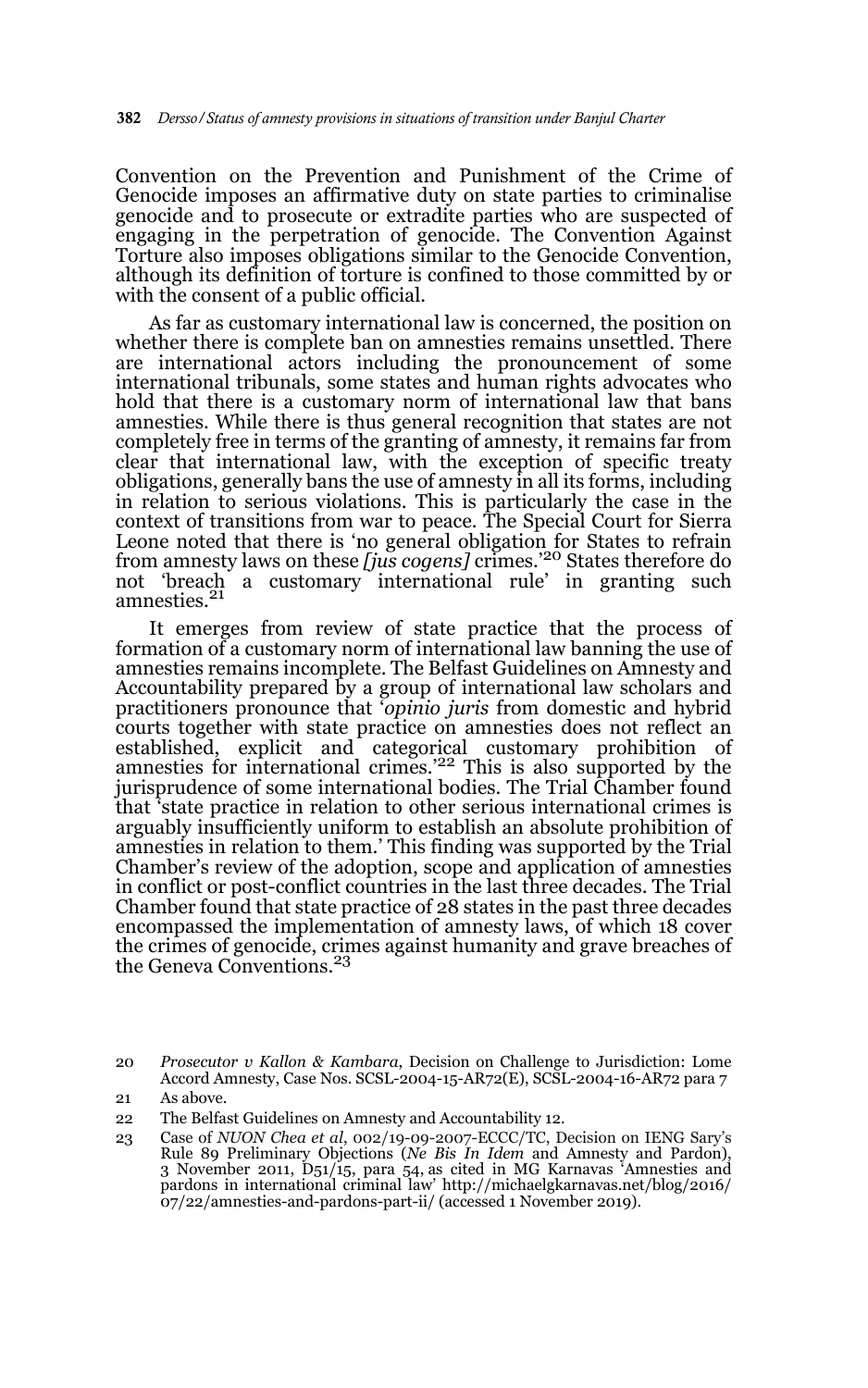Various international law scholars point out that no conclusive evidence of the formation of international custom altogether prohibiting amnesty has emerged.24 After reviewing the work of regional human rights bodies and international courts on the subject, Trumbull concluded as follows:<sup>25</sup>

These international court decisions may suggest an emerging international norm that demands accountability. They do not, however, establish that all amnesties for serious human rights abuses are illegal under international law, or that states have an international obligation to prosecute violations of international law. Indeed, international courts have shown a willingness to allow states to decide how to hold perpetrators accountable, and how to provide appropriate redress for the victims.

As observed in the *Zimbabwe Human Rights Forum* case,<sup>26</sup> states have obligations under international human rights law to ensure that victims of violations of human rights are afforded a remedy. This obligation of states to ensure that the right of victims to get a remedy for violations suffered demands that they do not take actions that make it impossible for victims to have their violations remedied. It is interesting to note that what the African Commission found objectionable in that case was not amnesty per se but the fact that the particular law in question 'foreclosed any available avenue for the alleged abuses to be *investigated,* and *prevented* victims of crimes and alleged human rights violations *from seeking effective remedy and compensatio*n'.27 The Commission further stated that the 'granting of amnesty to absolve perpetrators of human rights violations from accountability violates the right of victims to an effective remedy'.<sup>28</sup> It is worth noting that in this particular case the African Commission did not engage the question of the room available for limitations on these obligations in the context of a transition from war to peace.

There are three points that emerge from these legal opinions of the Commission. The first is that the obligation of states principally consists of holding perpetrators accountable, which may take forms other than criminal prosecution and punishment. This obligation bars states from relieving perpetrators of all forms of accountability. Second, the obligation of states also precludes them from blocking victims from getting *any form of remedy* for the violations they suffered. Third, the implication of these legal positions under the African Charter is that there is no as such a general and absolute ban on amnesties as long as such amnesties do not absolve perpetrators from accountability altogether and inhibit victims from having access to remedy.

The lack of customary international law banning the use of amnesties however does not imply that all forms of amnesties are acceptable and legal under international law. Most importantly, while

28 *Zimbabwe Human Rights Forum*, para 215.

<sup>24</sup> J Dugard 'Dealing with crimes of a past regime. Is amnesty still an option?' (1999) <sup>12</sup> *Leiden Journal of International Law* 1001 at 1002-04; CP Trumbull IV 'Giving amnesties a second chance' (2007) 25 *Berkeley Journal of International Law* 283 (accessed 1 November 2019).

<sup>25</sup> Trumbull (n 24) 301.

<sup>26</sup> n 18.

<sup>27</sup> *Zimbabwe Human Rights Forum*, para 211 (my emphasis).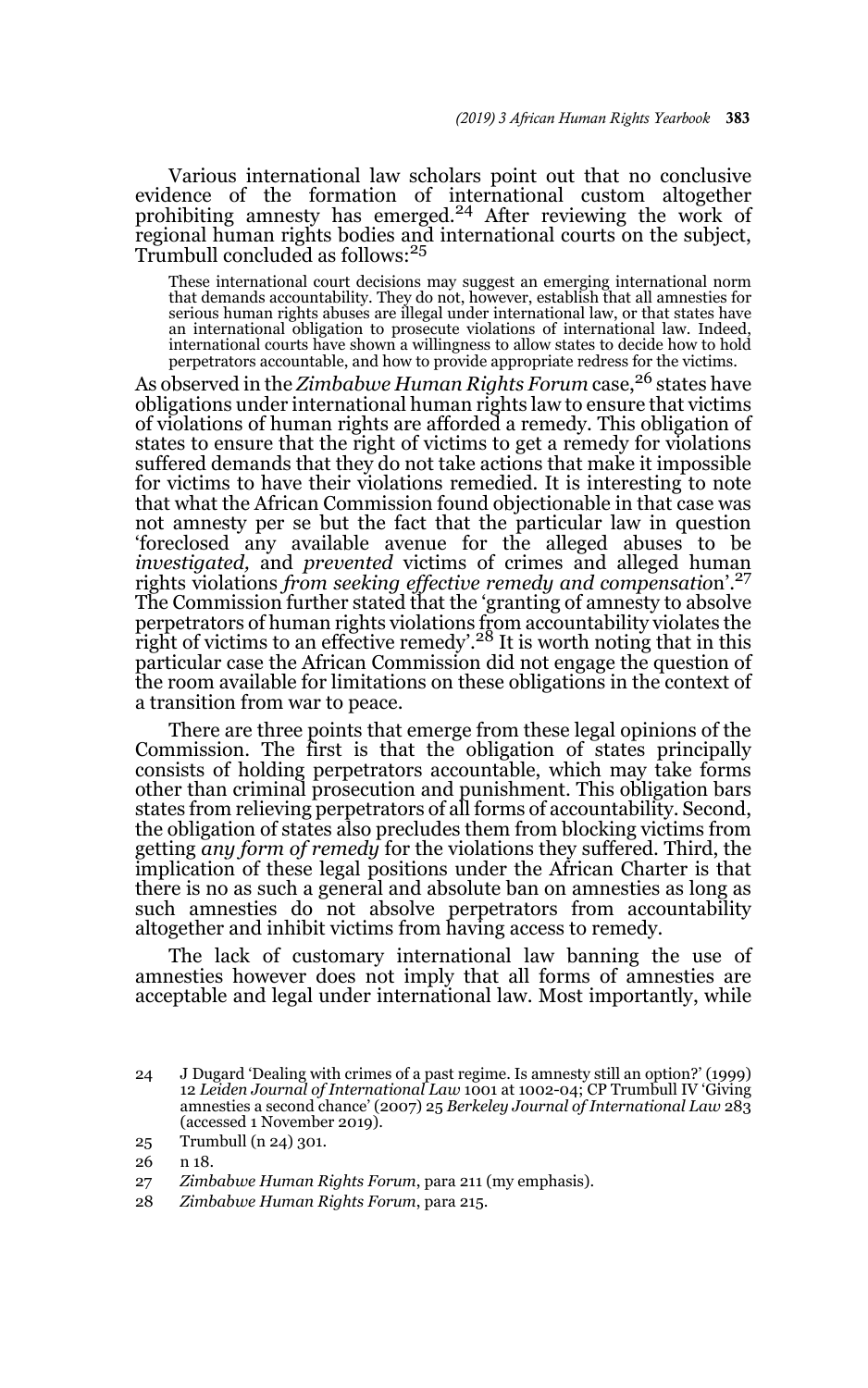there are differences over the complete ban of amnesties in its entirety under international law, there is little, if any, dispute that international custom bans blanket or unconditional amnesties. In South Africa, for example, amnesty from prosecution was provided for 'acts, omissions, and offenses associated with political objectives and committed in the course of the conflicts of the past<sup>', 29</sup> but only after the accused had made a full disclosure to the Truth and Reconciliation Commission. This is what is called conditional amnesty. Such amnesty is conditional to the extent that the amnesty depends on full disclosure and hence some measure of accountability and acceptance of responsibility. But it is not conditional in as far as the nature of the act is concerned.

The Uganda's Amnesty Act of 2000, which is the subject of the present case, stipulates in relevant sections as follows:

3.1. An Amnesty is declared in respect of any Ugandan who has at any time since the 26th day of January, 1986 engaged in or is engaging in war or armed rebellion against the government of the Republic of Uganda.

3.2. A person referred to under subsection (1) shall not be prosecuted or subjected to any form of punishment for the participation in the war or rebellion for any crime committed in the course of the war or armed rebellion.

These provisions give general amnesty to rebels whereby no offences are excluded and all forms of insurgency are covered. There are no requirements in the Act that perpetrators have to meet other than renouncing armed rebellion. This is an example of unconditional amnesty.

It is clear from the foregoing that there has been a distinct narrowing in the overall permissibility of amnesties under international human rights law. However, state practice indicates a continued willingness to utilise amnesty provisions albeit in somewhat narrower ways. Even the jurisprudence of regional and international courts tends to limit the application of amnesties but have not rejected entirely the acceptability of amnesties.

# **6 ANALYSIS OF THE COMMISSION'S** *OBITER DICTUM*

As noted earlier, the African Commission did not wish to end its consideration of the communication with a determination of whether Kwoyelo was discriminated against in terms of the application of the Amnesty Act. Underscoring the necessity for clarifying the question of amnesty, the Commission expressed the view that it 'deems it fitting that it pronounces itself on this issue given the lack of clear guidance on ensuring compliance with the requirements of the African Charter when states resort to the use of amnesty as necessary means for pursuing the objectives of achieving peace and justice in times of transition from violence to peace.'30 It went on to explain that addressing the issue of amnesty via an *obiter dictum* was 'necessitated

<sup>29</sup> Promotion of National Unity and Reconciliation Act 34 of 1995.

<sup>30</sup> *Kwoyelo*, para 284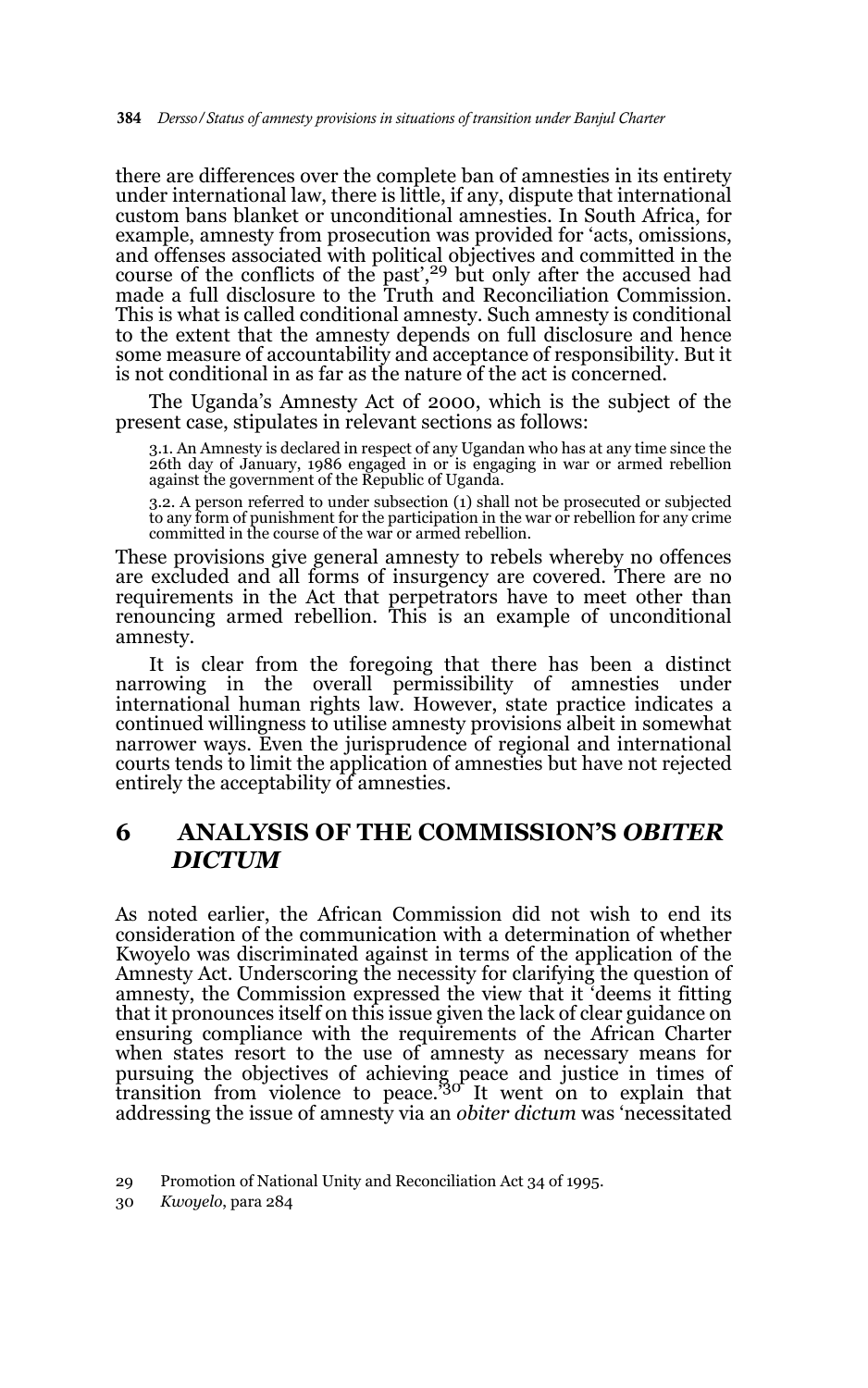by the position that the Commission took herein above in finding violation of article 3 of the Charter in the application of amnesty, which, unless it is read carefully, may be wrongly interpreted as sanctioning blanket amnesty.'<sup>31</sup>

In the *obiter dictum*, the Commission presented its position methodically. Unlike previous cases, which the Commission addressed, in this case there is clear consideration of the context of transition from conflicts to peace. The Commission started off by noting the emergence of international norms laying down rules regulating the use of amnesties. The Commission in particular noted 'rules of international law aiming at giving force to human rights and IHL principles prescribe the conditions that should be met when societies have to have recourse to amnesties as a necessary means of ending the continuation of armed violence and the violations that inevitably accompany such violence.'<sup>32</sup> In so doing, the Commission signaled that what justifies amnesties is the necessity of ending continuation of armed conflict and hence fulfilling the right to peace under article 23 of the African Charter. Importantly, the Commission notes that the use of amnesties also advances further human rights needs in helping to end the violations that result from the continuation of conflicts.

The next point that the Commission addressed was what amnesties constitute and what their legal implications are. It observed that amnesties can be considered as 'legal measures that are used in transitional processes, often as part of peace settlements, to limit or preclude the application of criminal processes and, in some cases, civil actions against certain individuals or categories of individuals for violent actions committed in contravention of applicable human rights and IHL rules.'33 It also noted that amnesties could be adopted as unilateral acts of the state or as part of a peace settlement that is given the force of law.

One issue that clearly weighed on the Commission's elaboration of its position on the compatibility of amnesties with the African Charter is its focus on the context of transition from peace to conflict. This specific attention to contexts of transition is indeed one of the factors that set the Commission's treatment of amnesties in the *obiter dictum* apart from its earlier pronouncements. This is not surprising given the fact that many countries on the continent have been affected by violent conflicts and the accompanying atrocious violations. The Commission thus noted that '[t]ypically, these are not normal or ordinary circumstances. Rather, they are characterised (by) lack of political and socio-economic stability, weak or dysfunctional institutions and<br>diminished security.<sup>34</sup> The upshot of this recognition of the extraordinary nature of contexts of transition from conflicts is that it demands the Commission to apply a standard different from what it applies in normal situations in its assessment of compatibility with the

- 31 As above.
- 32 *Kwoyelo*, para 285.
- 33 *Kwoyelo*, para 286.
- 34 *Kwoyelo*, para 287.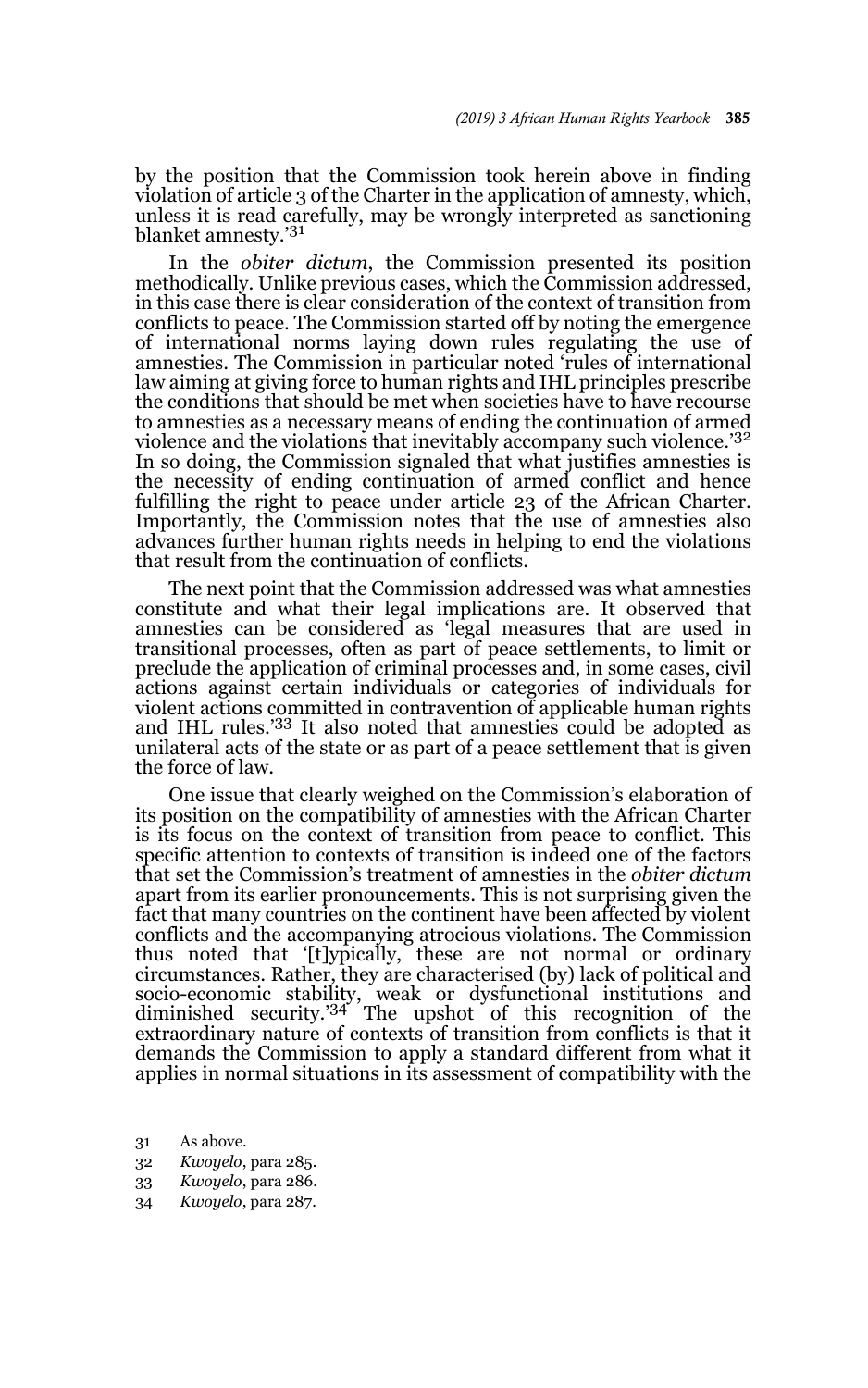African Charter of measures adopted in contexts of transitions from conflict to peace.

 The Commission elaborates the important distinction that needs to be made between blanket amnesties and conditional amnesties. After noting that blanket or unconditional amnesties relieve perpetrators of all responsibilities without the need for meeting any conditions, the Commission held that on account of their effect of excluding any form of accountability and hence enabling impunity, 'blanket amnesties are<br>incompatible with human rights and IHL rules.'<sup>35</sup> What is interesting is not simply the Commission's clear rejection of blanket amnesties but also its rather restricted conceptualisation of conditional amnesties. Accordingly, the Commission held that '[co]nditional amnesties are those that usually offer relief from criminal conviction or criminal prosecution altogether for defined category of actors and on meeting certain preconditions including full disclosure of what they know about the conducts covered by the amnesty and acknowledgement of responsibility.'36

It is clear from the Commission's conception of conditional amnesties and interesting to note that the focus of the Commission's view on conditional amnesties relate to criminal prosecution or conviction, hence suggesting that conditional amnesties do not preclude accountability altogether. Indeed, other forms of accountability measures such as investigation and being identified for responsibility, truth telling and hence accepting responsibility, facing certain limitations by doing community service or by being responsible for paying compensation or by being excluded from serving in public offices are not excluded.

To back up its position on conditional amnesties, which the Commission considers not to be necessarily incompatible with the African Charter, the Commission made reference to the position of international human rights treaties, the jurisprudence of regional bodies and its own jurisprudence under paragraphs 289-292. Although this is done in rather broad-brush fashion, this reference to the broader international jurisprudential discussion on the subject largely represents an accurate depiction of where international law stands. It is thus consistent with the discussion in the preceding section on amnesties and international human rights law.

After building with such methodological sequence the foundation for its view, the Commission presented its conclusions on the question of when amnesties could or could not be compatible with the African Charter. It thus held that it is its considered view 'that blanket or unconditional amnesties that prevent investigations (particularly of those acts amounting to most serious crimes referred to in article 4(h) of the AU Constitutive Act) are not consistent with the provisions of the African Charter.'37 It goes on to state that 'African states in transition from conflict to peace should at all times and under any circumstances

37 *Kwoyelo*, para 293.

<sup>35</sup> *Kwoyelo*, para 288.

<sup>36</sup> As above.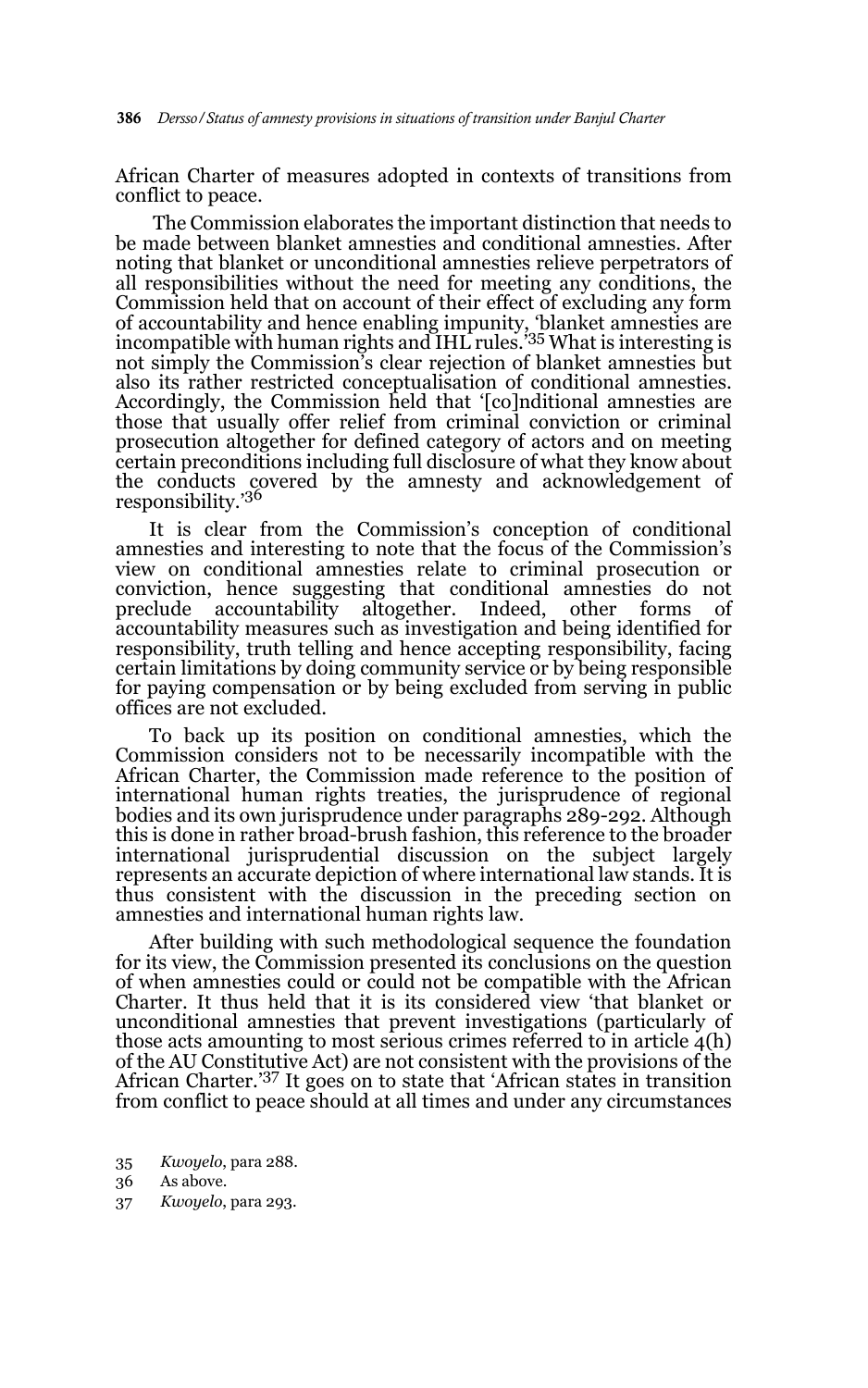desist from taking policy, legal or executive/administrative measures that in fact or in effect grant blanket amnesties, as that would be a flagrant violation of international law.'

With respect to conditional amnesties in a novel formulation, the Commission identified the procedural and substantive requirements that should be met when societies in transition 'resort to amnesties as necessary measures for ending violence and continuing violations and achieving peace and justice'.38 Procedurally, the Commission took the view that 'amnesties should be formulated with the participation of affected communities including victim groups.<sup>'39</sup> It has to be recalled that it is with the request and active participation of northern Ugandan communities affected by the LRA violence that the Ugandan Amnesty Act was formulated and adopted. Substantively speaking, the requirement is that 'amnesties should not totally exclude the right of victims for remedy, particularly remedies taking the form of getting the truth and reparations. They should also facilitate a measure of reconciliation, with perpetrators acknowledging responsibility and victims getting a hearing about and receiving acknowledgment for the violations they suffered.'40 It emerges from this that while the Commission considers that the use of conditional amnesties may not be incompatible with the African Charter, its endorsement of conditional amnesties is highly conditional and restrictive.

## **7 CONCLUSION**

The great contribution of the *obiter dictum* of the African Commission in this case is in its recognition of the unavoidability and even necessity of the use of amnesties in conditions of transition from conflict to peace. In so doing the Commission avoided a dogmatic wholesale rejection of the use of amnesties. The African Commission does not encourage amnesties. Instead, it frowns upon them. Yet, it does not totally ban them. It considers that an amnesty could be a necessary evil, the lesser of two evils that can be used as a last resort and as a necessary measure – but only under clearly defined conditions.

It thus emerges from the analysis of the *obiter dictum* of the African Commission that there are three considerations for determining the compatibility of amnesties with human rights obligations. These are:

- Are the amnesty measures necessary and proportionate to the objectives being pursued?
- Have victims and others affected by the conflict been given the opportunity to have a say in the formulation of the amnesty measures?
- Do the amnesty measures preclude any measure of redress or remedy for victims and accountability for perpetrators?
- 38 As above.
- 39 As above.
- 40 As above.